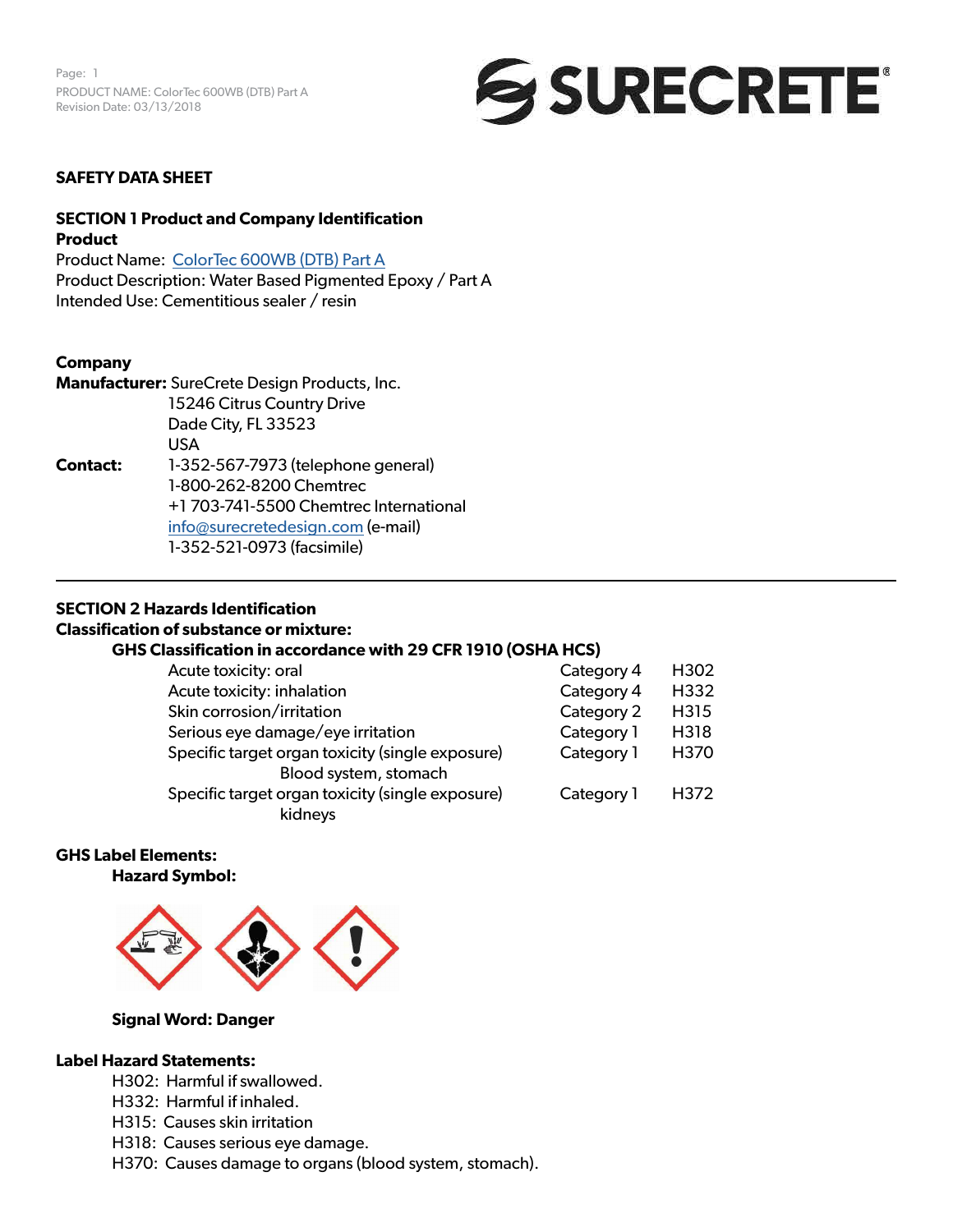Page: 2 PRODUCT NAME: ColorTec 600WB (DTB) Part A Revision Date: 03/13/2018



H372: Causes damage to organs through prolonged or repeated exposure (kidneys).

### **Label Precautionary Statements:**

P280: Wear protective gloves/clothing and eye/face protection.

P271: Use only outdoors or in a well-ventilated area.

P260: Do not breathe vapor.

P270: Do not eat, drink or smoke when using this product.

P264: Wash hands thoroughly after handling.

P314: Get Medical advice/attention if you feel unwell.

P308+311: IF exposed or concerned: Call a POISON CENTER/ doctor

P304+340+311: IF INHALED: Remove person to fresh air and keep comfortable for breathing. Call a POISON CEN-TER/ doctor if you feel unwell.

P301+312+330: IF SWALLOWED: Call a POISON CENTER/doctor if you feel unwell. Rinse mouth.

P302+352+362+363: IF ON SKIN: Wash with plenty of soap and water. Take off contaminated clothing. Wash con-taminated clothing before reuse.

P332+313: If skin irritation occurs: Get medical advice/attention.

P305+351+338+310: IF IN EYES: Rinse cautiously with water for several minutes. Remove contact lenses if present and easy to do – continue rinsing. Immediately call a POISON CENTER/doctor.

P405: Store locked up.

P501: Dispose of contents/container in accordance with local/regional/national/international regulation.

### **Hazard Ratings**

|             | health | flammability | reactivity |
|-------------|--------|--------------|------------|
| <b>HMIS</b> |        |              |            |

## **SECTION 3 Composition / Information on Ingredients**

This material is regulated as a mixture

| Ingredient                                                                                      | CAS#         | EC#       | % (by weight) |
|-------------------------------------------------------------------------------------------------|--------------|-----------|---------------|
| <b>Hazardous</b>                                                                                |              |           |               |
| Aliphatic polyamine (proprietary)                                                               | <b>NA</b>    | <b>NA</b> | $32%$         |
| Ethylene glycol monopropyl ether                                                                | 2807-30-9    |           | $< 1\%$       |
| <b>Non Hazardous</b>                                                                            |              |           |               |
|                                                                                                 | Trade secret |           | $<$ 59%       |
| The executive weakens for a contration) of common sitiant has been withhelded as a trade accust |              |           |               |

The exact percentage (concentration) of composition has been withheld as a trade secret.

#### **SECTION 4 First Aid Measures**

**Inhalation:** Get medical attention immediately. Call a poison center or physician. Move to an area free from further exposure. Keep in a position that is comfortable for breathing. If it is expected that fumes are still present the rescuer should wear an appropriate mask or SCBA. If not breathing, if breathing is irregular, or if respiratory arrest occurs, provide artificial respiration or oxygen by trained personnel. It may be dangerous to provide mouth-to-mouth resuscitation. If unconscious place in a recovery position and get medical attention immediately. Maintain an open airway. Loosen tight clothing, i.e. tie, belt, collar, or waistband.

**Skin Contact:** Get medical attention immediately. Call a poison center or physician. Flush contaminated skin with plenty of water. Wash contact areas with soap and water. Remove contaminated clothing and shoes. Wash contaminated clothing with water before removing it, or wear gloves. Continue to rinse for at least 10 minutes. Chemical burns must be treated promptly by a physician. Wash contaminated clothing before reuse. Clean shoes thoroughly before reuse.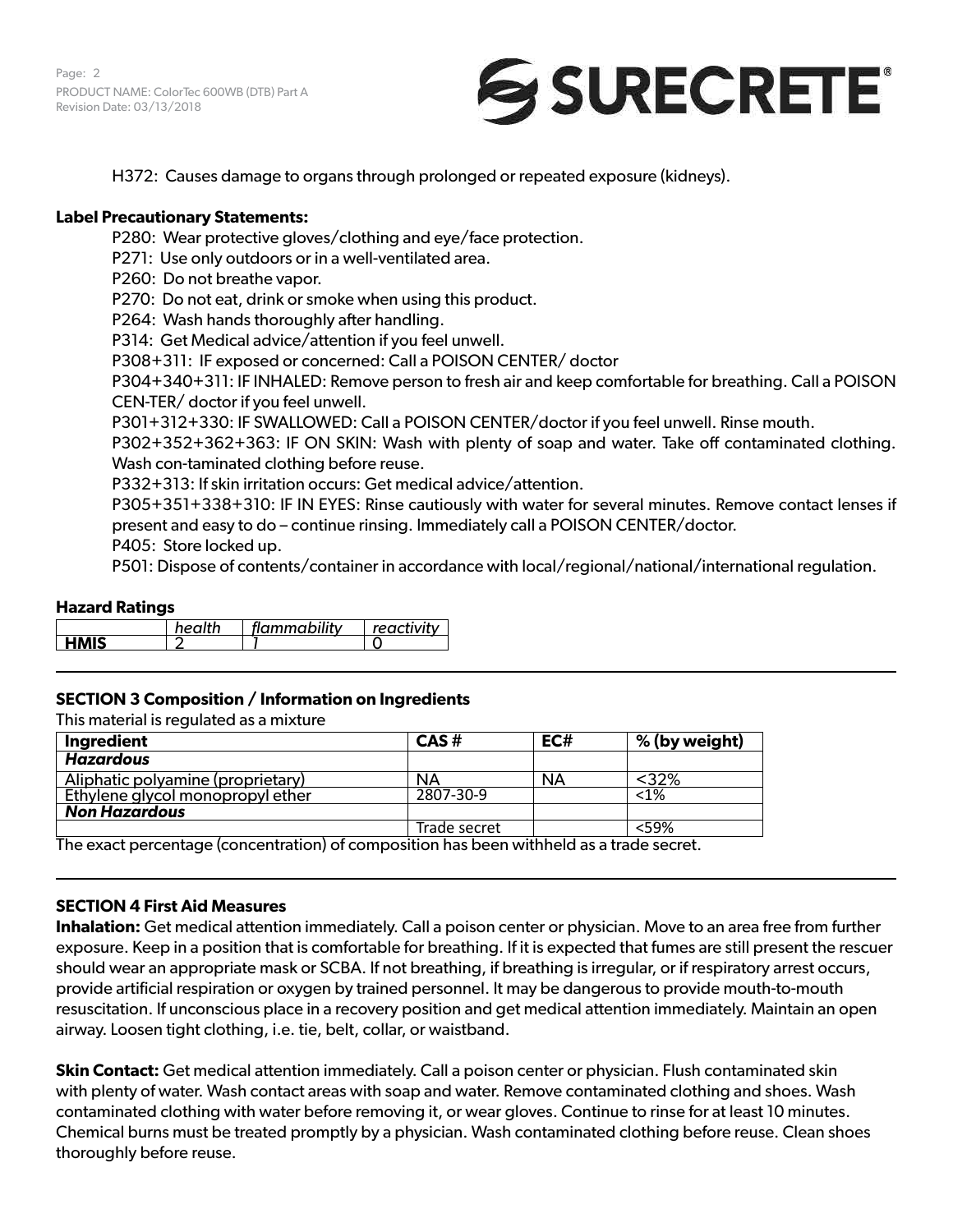

**Eye Contact:** Get medical attention immediately. Call a poison center or physician. Immediately flush eyes with plenty of water for at least 15 minutes. Use lukewarm water if possible. Use fingers to ensure that eyelids are separated and that the eye is being irrigated. Then remove contact lenses, if easily removable, and continue eye irrigation for not less than 15 minutes. Get medical attention if irritation develops. Chemical burns must be treated promptly by a physician.

**Ingestion:** Get medical attention immediately. Call a poison center or physician. Wash out mouth with water. Remove dentures if any. Move to an area free from further exposure. Keep in a position that is comfortable for breathing. If victim has swallowed product, give small quantities of water to drink. Stop if victim feel sick. Do not induce vomiting, unless directed to do so. If vomiting occurs, keep head low so that stomach content does not get into the lungs. Chemical burns must be treated promptly by a physician. If unconscious place in a recovery position and get medical attention immediately. Maintain an open airway. Loosen tight clothing, i.e. tie, belt, collar, or waistband.

**Note to Physician:** Treat symptomatically. Contact poison treatment specialist if large quantities have been ingested or inhaled.

## **SECTION 5 Fire Fighting Measures**

**Appropriate Extinguishing Media:** Use a suitable extinguishing agent for surrounding fire.

**Inappropriate Extinguishing Media:** None known.

**Fire Fighting Instructions:** Wear self-contained breathing apparatus. Wear protective equipment.

**Unusual Fire Hazards:** Formation of carbon oxides and rupturing of vessels are possible during heating or in case of fire.

## **SECTION 6 Accidental Release Measures**

**Personal Precautions, Protective Equipment, Emergency Procedures:** Isolate the area and prevent access of unauthorized personnel. Wear necessary personal protective equipment (PPE) as specified in the SDS or the site emergency response plan.

**Methods and Materials for Containment and Clean-up:** Control the source of the leak. Contain the released material by damming, diking, retaining, or diverting into an appropriate containment area. Move containers from the spill area. Dilute with water and mop up. Alternatively, absorb with liquid-binding material (sand, diatomite, universal binders, sawdust). Clean the affected area carefully; suitable cleaners are: Warm water. Dispose of as hazardous waste.

**Environmental precautions:** Do not allow to enter drainage system, surface or ground water.

## **SECTION 7 Handling and Storage**

**Handling:** Do not breathe vapors, mists, or dusts. Use adequate ventilation to keep below the exposure limits. Wear respiratory protection if material is heated, sprayed, used in a confined space, or if the exposure limit is exceeded. Avoid contact with skin and eyes. Wear appropriate eye and skin protection. Wash thoroughly after handling. Do not reseal if contamination is suspected.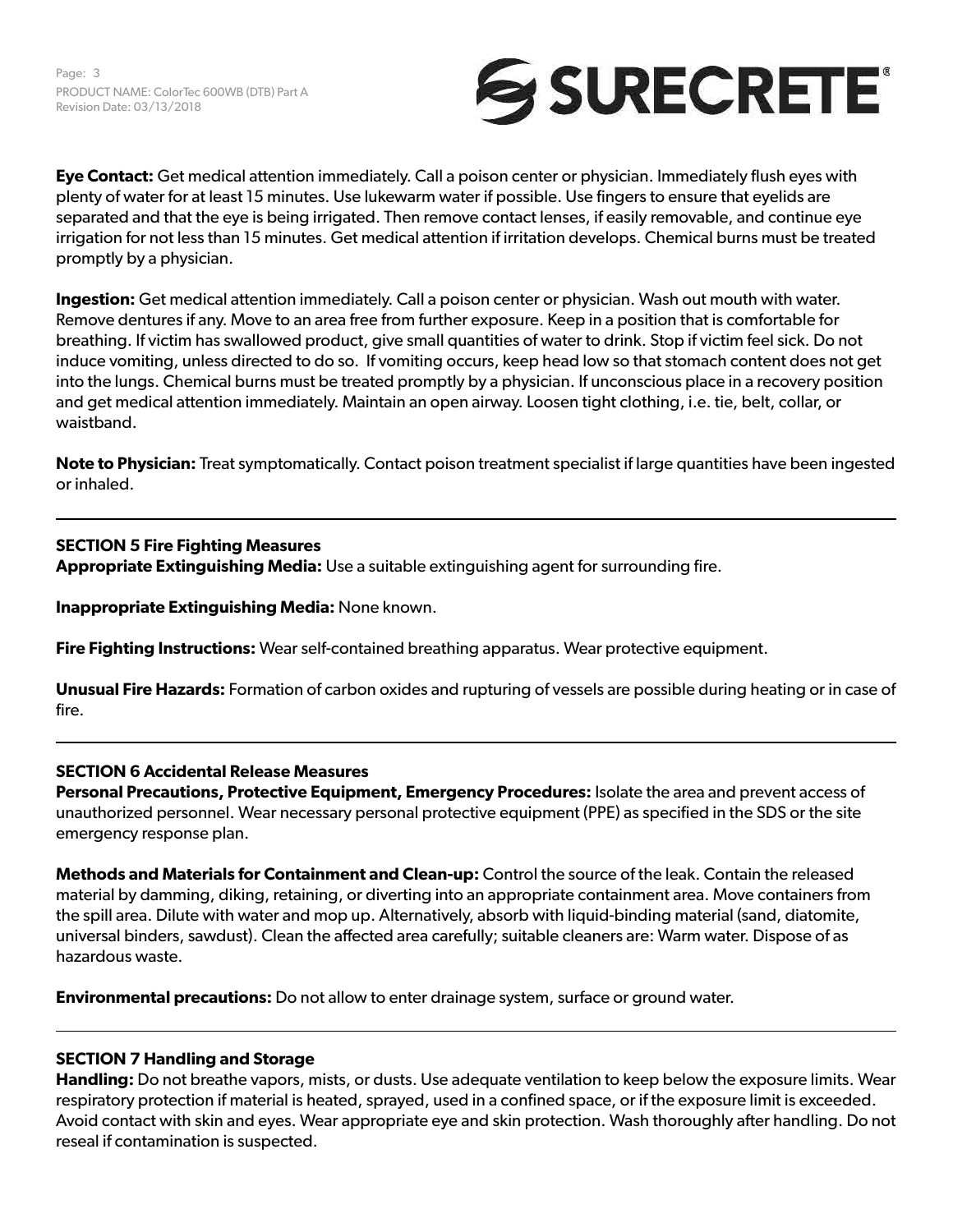

**Storage:** Keep away from food and drink. Keep container tightly sealed. Store containers in a cool, well ventilated area. Do not reseal if contamination is suspected.

# **SECTION 8 Exposure Control / Personal Protection**

**Engineering controls:** Ensure for good ventilation/suction.

### **Exposure limit values:**

| <b>Component</b>                                            | <b>Value / Source</b> |                        |                           |                 |
|-------------------------------------------------------------|-----------------------|------------------------|---------------------------|-----------------|
| Synthetic wax                                               | TWA                   | $10 \,\mathrm{mg/m}$   | Total - PNOC particulates | <b>ACGIHTLV</b> |
|                                                             |                       |                        | not otherwise classified  |                 |
| Synthetic wax                                               | <b>TWA</b>            | $10 \,\mathrm{mg/m^3}$ | Total – PNOC particulates | <b>OSHA PEL</b> |
|                                                             |                       |                        | not otherwise classified  |                 |
| Petroleum distillates, solvent dewaxed, light               | <b>TWA</b>            | $5 \,\mathrm{mg/m^3}$  | Oil mist                  | <b>ACGIHTLV</b> |
| parafficnic                                                 |                       |                        |                           |                 |
| 64742-56-9                                                  |                       |                        |                           |                 |
| Petroleum distillates, solvent dewaxed, light               | <b>TWA</b>            | 5 mg/m <sup>3</sup>    | Oil mist                  | <b>OSHA PEL</b> |
| parafficnic                                                 |                       |                        |                           |                 |
| 64742-56-9                                                  |                       |                        |                           |                 |
| Petroleum distillates, solvent dewaxed, light               | <b>STEL</b>           | $10 \,\mathrm{mg/m^3}$ | Oil mist                  | <b>ACGIHTLV</b> |
| parafficnic                                                 |                       |                        |                           |                 |
| 64742-56-9                                                  |                       |                        |                           |                 |
| Petroleum distillates, solvent dewaxed, heavy               | <b>TWA</b>            | $5 \,\mathrm{mg/m^3}$  | Oil mist                  | <b>ACGIHTLV</b> |
| parafficnic                                                 |                       |                        |                           |                 |
| 64742-65-0<br>Petroleum distillates, solvent dewaxed, heavy | <b>STEL</b>           | $10 \,\mathrm{mg/m^3}$ | Oil mist                  | <b>ACGIHTLV</b> |
|                                                             |                       |                        |                           |                 |
| parafficnic                                                 |                       |                        |                           |                 |
| 64742-65-0<br>Petroleum distillates, solvent dewaxed, heavy | <b>PEL</b>            | 5 mg/m <sup>3</sup>    | Oil mist                  | <b>OSHA PEL</b> |
|                                                             |                       |                        |                           |                 |
| parafficnic                                                 |                       |                        |                           |                 |
| 64742-65-0                                                  |                       |                        |                           |                 |

*\*Note: These ingredients provide no hazard as offered in completed product. They cannot become airborne dust, as they are in fluid solution.*

**Control parameters:** Good industrial hygiene practice dictates that worker protection should be achieved through engineering controls, such as ventilation, whenever feasible. When such controls are not feasible to achieve full protection, the use of respirators and other personal protective equipment is mandated. Exhaust air may need to be cleaned by scrubbers or filters to reduce environmental contamination.

## **Personal Protection:**

*Respiratory protection:* Suitable breathing mask when there is inadequate ventilation.

*Hand protection:* Suitable protective gloves, glove material has to be impermeable and resistant to the product.

*Eye protection:* When directly handling liquid product, eye protection is required. Examples of eye protection include a chemical safety goggle, or chemical safety goggle in combination with a full face shield when there is a greater risk of splash.

*Skin and body protection:* Avoid all skin contact. Depending on the conditions of use, cover as much of the exposed skin area as possible with appropriate clothing to prevent skin contact. Gloves, long sleeved shirts and pants.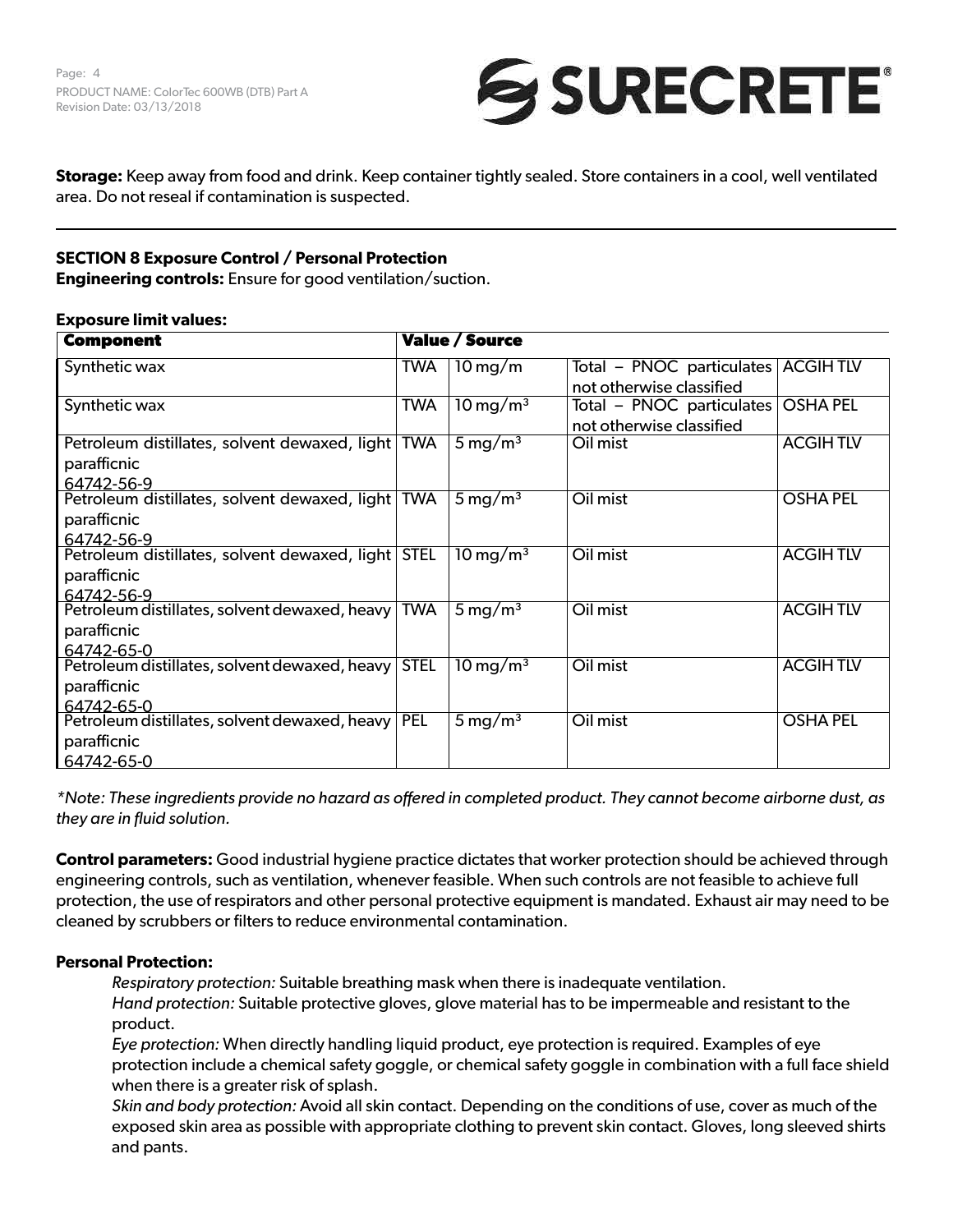Page: 5 PRODUCT NAME: ColorTec 600WB (DTB) Part A Revision Date: 03/13/2018



# **SECTION 9 Physical and Chemical Properties General**

Appearance: Liquid Color: Yellowish, whitish Odor: Mild ammonia

## **Safety Data**

pH: No data available Melting point: No data available Boiling point: 100-150 °C/ 212-302 °F Flash point: >93 °C / 200 °F Evaporation rate: Not available Flammability (solid, gas): Not available Explosive limits: Not available Vapor pressure: Not available Vapor density: Not available Relative density: Not available Solubility(ies): Not available Partition coefficient: Not available Auto-ignition temperature: Not available Decomposition temperature: Not available Viscosity: Not available

## **SECTION 10 Stability and Reactivity**

**Stability:** Stable under normal conditions.

**Reactivity:** Stable under normal conditions.

**Conditions to avoid:** Extremes of temperature and direct sunlight. All sources of ignition.

**Materials to avoid:** Strong acid, strong base, strong oxidizer.

**Hazardous decomposition products:** In normal conditions, should not occur.

**Other hazards:** Reacts with considerable heat with some curing agents.

# **SECTION 11 Toxicological Information Route of Exposure: Not available**

## **Potential acute health effects:**

**Eye contact:** Causes serious damage. **Inhalation:** Harmful if inhaled. May give off gas, vapor, or dust that is very irritating or corrosive to the respiratory system. **Skin contact:** Causes skin irritation. **Ingestion:** Harmful if swallowed. May cause burns to mouth, throat, and stomach.

## **Symptoms related to the physical, chemical, and toxicological characteristics:**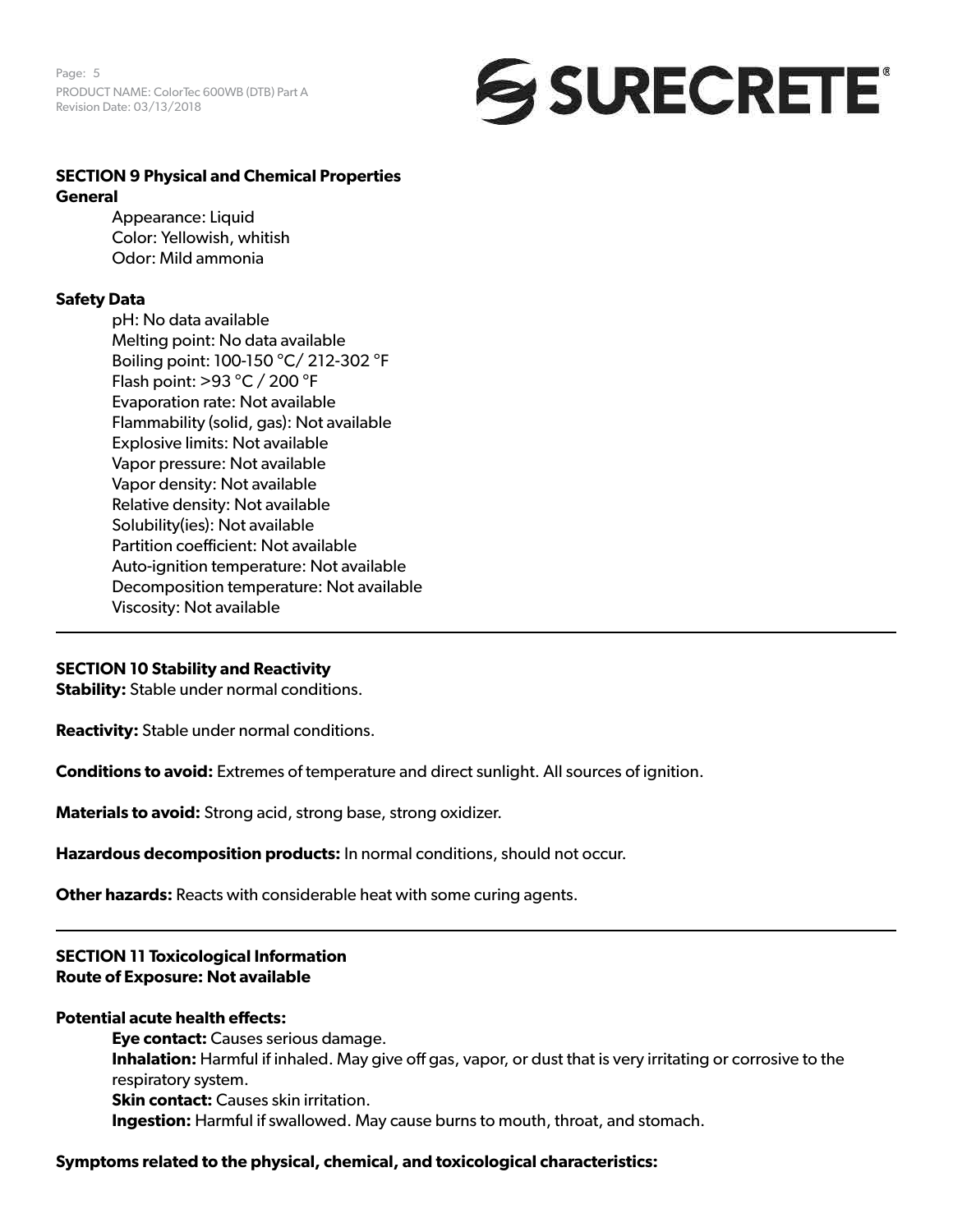Page: 6 PRODUCT NAME: ColorTec 600WB (DTB) Part A Revision Date: 03/13/2018



**Eye contact:** Pain, watering, redness. **Inhalation:** No data available. **Skin contact:** Pain, irritation, redness, blistering. **Ingestion:** Pain

### **Component Information**

| <b>Chemical Name</b>                                                | Oral LD50 | <b>Dermal LD50</b>                             | <b>Inhalation LC50</b> |
|---------------------------------------------------------------------|-----------|------------------------------------------------|------------------------|
| Ethylene glycol monopropyl ether   3089 mg/kg (Rat) !!<br>2807-30-9 |           | 870 mg/kg (Rabbit)                             | No data available      |
| Synthetic wax                                                       |           | $>$ 5000 mg/kg (Rat)   $>$ 2000 mg/kg (Rabbit) | >6.3 mg/L (Rat)        |

**General:** Causes damage to organs through prolonged or repeated exposure.

**Carcinogenicity, Mutagenicity, Teratogenicity, Developmental effects, Fertility effects:** No known significant effects or critical hazards.

# **SECTION 12 Ecological Information**

**Biological degradability** data available.

### **Bio accumulative potential:**

Ethylene glycol monopropyl ether (CAS 2807-30-9) LogPow: 0.08 Potential: low

**Eco toxicity:** Toxic to aquatic life with long-lasting effects

| <b>Chemical Name</b>           | <b>CAS No</b> | <b>Species</b>      | $LC50$ (mg/L) | <b>Exposure (Method)</b> |
|--------------------------------|---------------|---------------------|---------------|--------------------------|
| Synthetic wax                  | 64742-95-6    | Oncorhynchus mykiss | >1000         | 96 h                     |
|                                |               | Daphnia magna       | 140           | 48 h                     |
| Petroleum distillates, solvent | 64742-56-9    | Oncorhynchus mykiss | 5000          | 96h                      |
| dewaxed, light parafficnic     |               | Daphnia magna       | 1000          | 48 h                     |
| Petroleum distillates, solvent | 64742-65-0    | Oncorhynchus mykiss | 5000          | 96h                      |
| dewaxed, heavy parafficnic     |               | Daphnia magna       | 1000          | 48 h                     |

## **Other adverse effects:** None known.

## **SECTION 13 Disposal Considerations**

**Disposal instructions:** Dispose of contents/container in accordance with local/regional/national/international regulations.

**Section 14 Transport Information CFR: Not regulated for transport.** 

**UN number:** UN3082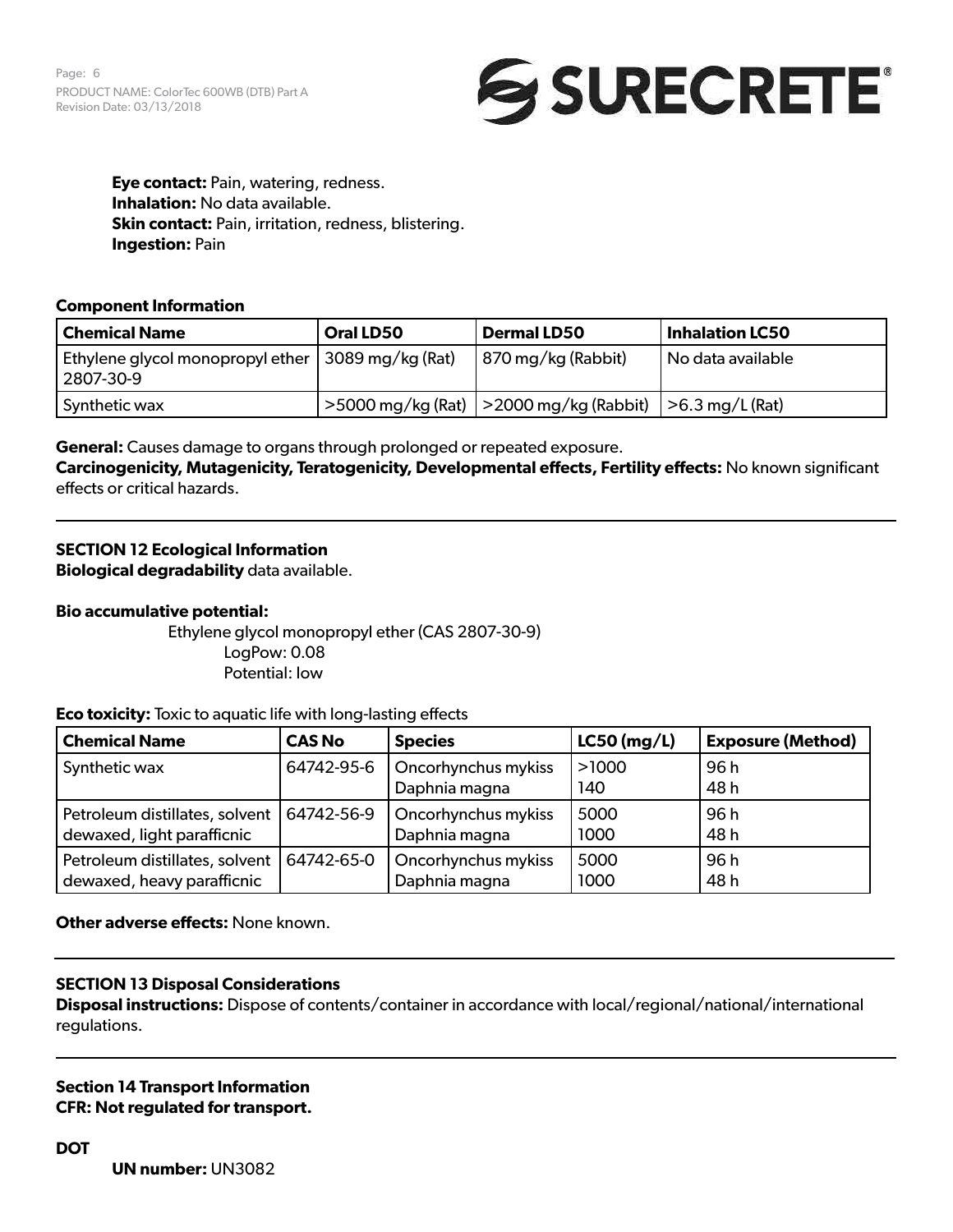

**UN proper shipping name:** ENVIRONMENTALLY HAZARDOUS SUBSTANCE, LIQUID, N.O.S. (aliphatic polyamine) **Class:** 9 **Packing group:** III

### **IMDG**

**UN number:** UN3082 **UN proper shipping name:** ENVIRONMENTALLY HAZARDOUS SUBSTANCE, LIQUID, N.O.S. (aliphatic polyamine) **Class:** 9 **Packing group:** III

## **SECTION 15 Regulatory Information**

#### **US federal regulations:**

**TSCA Section 12(b) Export Notification (40 CFR 707, Subpt. D):** Not regulated. **TSCA Section 5(a)2 Final significant new use rules:** Not listed **TSCA Section 5(a)2 Proposed significant new use rules:** Not listed **TSCA Section 5(e) Substances consent order:** Not listed **TSCA 8b US inventory:** All components are listed or exempted

**Superfund Amendments and Reauthorization Act of 1986 (SARA) SARA 313 (TRI reporting):** Ethanol, 2-propoxy- (CAS 2807-30-9)

#### **State Right-To-Know Information**

The following chemicals are specifically listed by individual states; other product specific health and safety data in other sections of the SDS may also be applicable for state requirements. For details on your regulatory requirements you should contact the appropriate agency in your state.

**Massachusetts Right to Know Substance List:** Petroleum distillates, solvent dewaxed, light parafficnic (CAS 64742-56-9)

**California Proposition 65:** This product contains no chemical(s) known to the State of California to be Carcinogenic.

## **International Inventories**

**Country(s) or region Inventory name on inventory (yes/no)\*** Australia: Australian Inventory of Chemical Substances (AICS) Yes Canada: Domestic Substances List (DSL) Yes Canada: Non-Domestic Substances List (NDSL) Yes China: Inventory of Existing Chemical Substances in China (IECSC) Yes Japan: Inventory of Existing and New Chemical Substances (ENCS) Yes Korea: Existing Chemicals List (ECL) Yes New Zealand: New Zealand Inventory Yes Philippines: Philippine Inventory of Chemicals and Chemical Substances (PICCS) Yes Taiwan: (CSNN) Yes *\*A "Yes" indicates this product complies with the inventory requirements administered by the governing country(s). A "No" indicates that one or more components of the product are not listed or exempt from listing on*